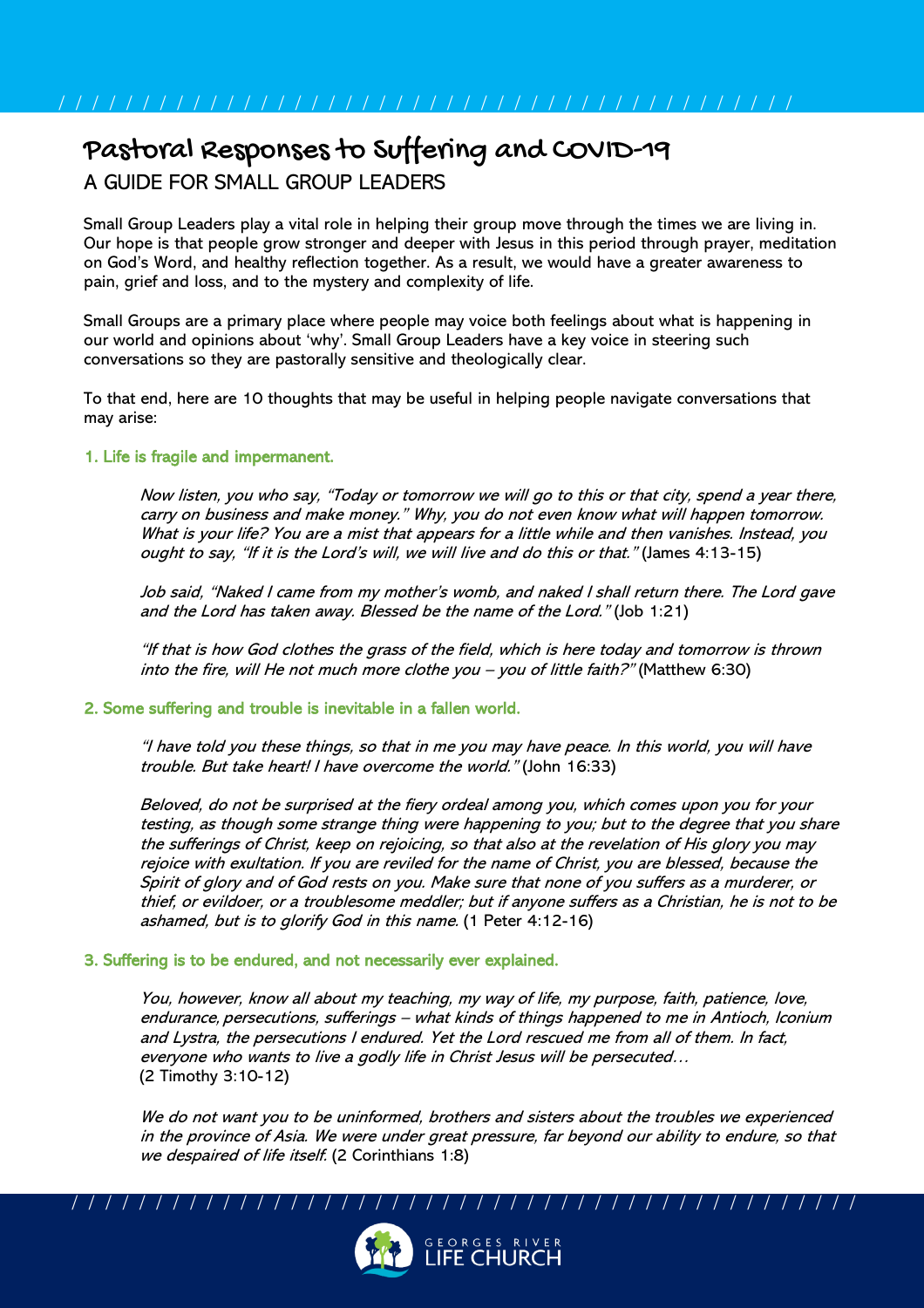God never actually answers all Jobs questioning…

Then the Lord answered Job out of the whirlwind and said, who is this that darkens counsel by words without knowledge? (Job 38:1-2)

"I am unworthy – how can I reply to you? I put my hand over my mouth. I spoke once, but I have no answer – twice, but I will say no more." (Job 40:4-5)

#### 4. Are viruses are made by the devil?

It is debatable whether viruses are part of God's good creation or part of the fall. You could argue that a virus is no more corrupt than bacteria or mosquitoes or floods, and they appear to play an important positive role in the right context. For example, viruses have a symbiotic role in the development and life cycle of some flora and fauna and limiting the spread of some bacteria. However, viruses can become especially dangerous when they successfully jump across species and mutate, such as in the swine flu or COVID-19. Disease and suffering is, however, a product of a broken creation and not in God's good design for life.

The book of Job reminds us the devil has divinely placed limitations on his power. He is elsewhere referred to as the accuser, the deceiver, the tempter, a liar. Therefore, Satan primarily exploits calamity, trauma, hardship or just plain free will by animating fear, greed, insecurity, shame, unbelief etc. in the human heart – so that, like Job, we will ultimately curse God and walk away. Satan's end game is that people worship anything apart from God.

#### 5. Viruses or any hardship are not God's judgement.

The main way we are absolutely sure that God is not just punishing us is in the revelation of His Son. Jesus perfectly reveals the Father, and Jesus' ministry was always to reverse the curse through healing and, ultimately, the cross. Jesus takes our death sentence in order that we might be freed from the finality of judgement for our sin, and death. Either we accept that it was finished on the cross, or we admit that the cross was not enough.

"He himself bore our sins" in his body on the cross, so that we might die to sins and live for righteousness; "by his wounds you have been healed." (1 Peter 2:24)

And through the cross Jesus wins a victory over the power of Satan to condemn us eternally… "I say to you, my friends, do not be afraid of those who kill the body and after that have no more that they can do. But I will warn you whom to fear: fear the One who, after He has killed, has authority to cast into hell; yes, I tell you, fear Him! Are not five sparrows sold for two cents? Yet not one of them is forgotten before God. (Luke 12:4-6)

### 6. God doesn't orchestrate suffering but works redemptively through suffering for our good and for His Glory.

Every good and perfect gift is from above, coming down from the Father of the heavenly lights, who does not change like shifting shadows. (James 1:17)

And we know that in all things God works for the good of those who love him, who have been called according to his purpose. (Romans 8:28)

You intended to harm me, but God intended it for good to accomplish what is now being done, the saving of many lives. (Genesis 50:20)

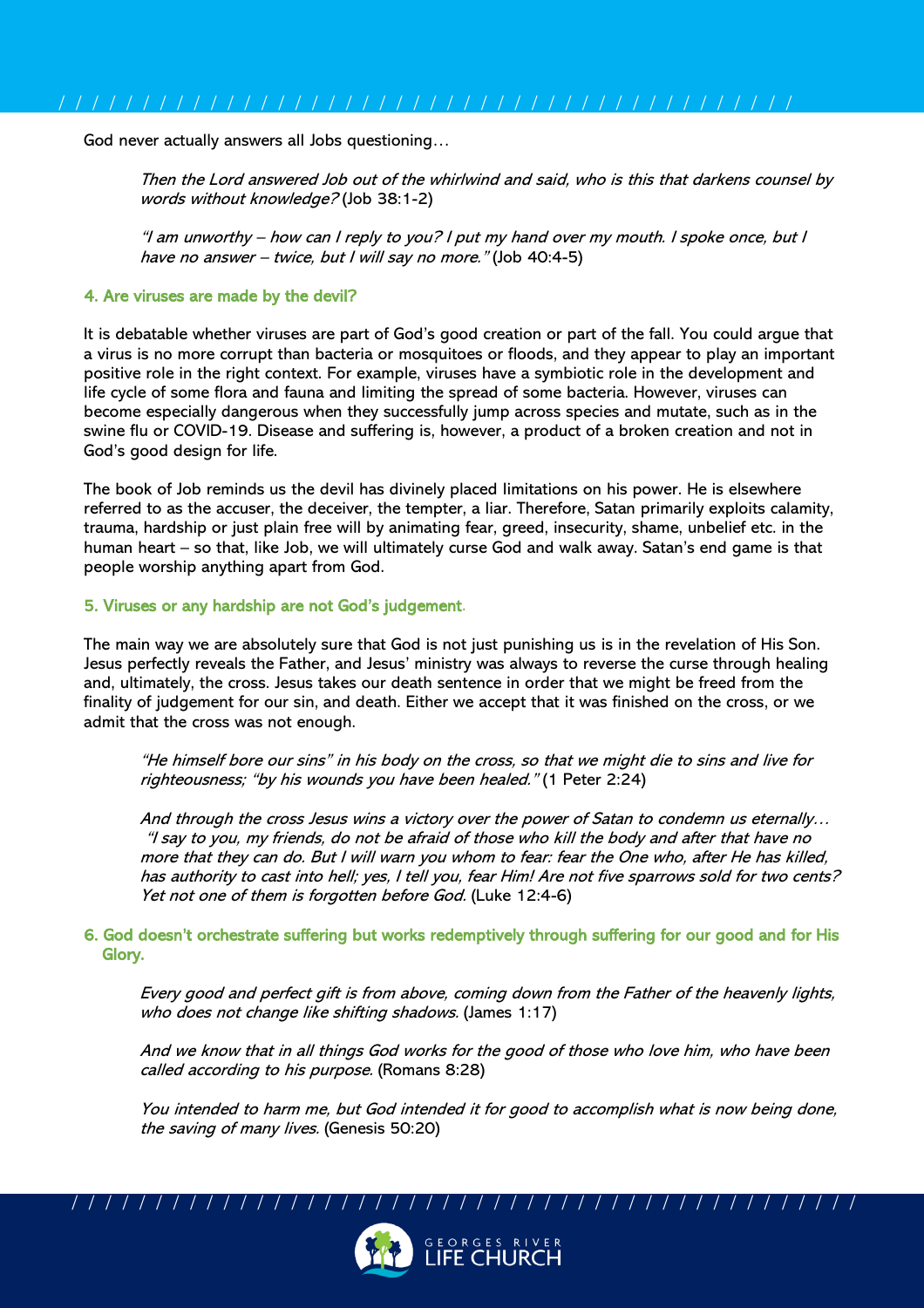"The thief [devil] comes only in order to steal and kill and destroy. I came that they may have life, and have it in abundance." (John 10:10)

The "good of those who love Him" is a transcendent, "according to His purpose", big picture kind of good – not our pleasure, prosperity or comfort.

As he went along, he saw a man blind from birth. His disciples asked him, "Rabbi, who sinned, this man or his parents, that he was born blind?" "Neither this man nor his parents sinned," said Jesus, "but this happened so that the works of God might be displayed in him. (John 9:1-3)

But we have this treasure in jars of clay to show that this all-surpassing power is from God and not from us. We are hard pressed on every side, but not crushed; perplexed, but not in despair; persecuted, but not abandoned; struck down, but not destroyed. We always carry around in our body the death of Jesus, so that the life of Jesus may also be revealed in our body. For we who are alive are always being given over to death for Jesus' sake, so that His life may also be revealed in our mortal body. So then, death is at work in us, but life is at work in you. (2 Corinthians 4:7-12)

# 7. God doesn't protect us from all trouble, but protects us in and through trouble.

You will be betrayed even by parents, brothers and sisters, relatives and friends, and they will put some of you to death. Everyone will hate you because of me. But not a hair of your head will perish. Stand firm, and you will win life. (Luke 21:16-19)

'Not a hair perishing' relates to our eternal security in Christ, not in anything we find our meaning in life in. Anything over and above God is fundamentally not safe at all and will be eventually be lost (e.g. career, prosperity, family). We may love these things, but we love them in relation to God, not instead of God. "Set your loves in order," wrote Augustine, "Love all things in God."

So we may suffer great loss and, yet, when our life is built with God at the centre, then that which is most definitive and precious can never be taken away – not a hair on our head will perish.

### A note on the Psalms:

A thousand may fall at your side, and ten thousand at your right hand, but it shall not approach you. You will only look on with your eyes and see the recompense of the wicked. For you have made the Lord, my refuge; even the Most High, your dwelling place. No evil will befall you, nor will any plague come near your tent. (Psalm 91)

Psalms like this are misinterpreted as formulaic promises from God, and it should be noted that the devil uses this same Psalm to tempt Jesus to doubt the Father (Matthew 4). Essentially the devil said to Jesus, 'If God really loves you He will protect you, you won't suffer or even stub your toe.' The Christian can read a Psalm like this and may also assume some kind of cloak of protection. So when trouble comes (which it will), they may then be tempted to doubt the goodness of God or the power of God or the heart of God; that God doesn't keep His promises, or they did something wrong. This is why we need to be careful how we understand such promises because, clearly, Christians are also dying of COVID-19.

Two simple hermeneutical principles will assist you as a Small Group Leader when interpreting the Bible:

1. Scripture must interpret scripture. If one passage seems to stand in contrast to others, it needs to be re-read in the light of the whole counsel of scripture.

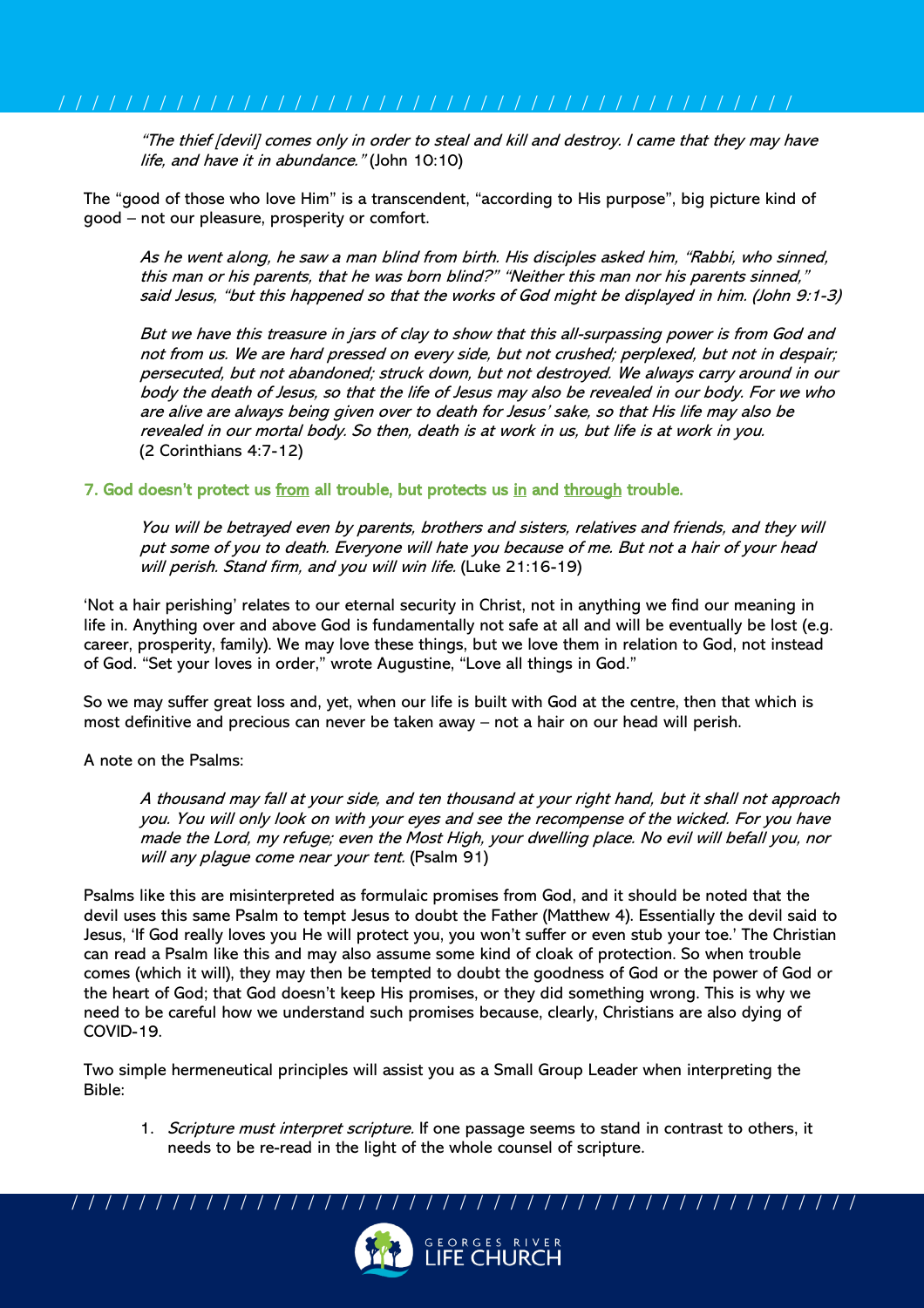2. Jesus is our interpretive lens for understanding all scripture, for all scripture is ultimately about Jesus. If a passages' interpretation doesn't seem to line up with the revelation we have of Jesus then we must reconsider our interpretation of the passage because Jesus most accurately reveals the Father.

### 8.God's promises are ultimately fulfilled on a greater scale than we can comprehend.

God is working for a future we simply can't see. Just like Joseph: "you meant it for evil but God meant it for Good". The good we are looking to is often not visible in the moment; sometimes not even a lifetime.

"Christianity offers not merely a consolation but a restoration – not just of the life we had but of the life we always wanted but never achieved. And because the joy will be even greater for all that evil, this means the final defeat of all those forces that would have destroyed the purpose of God in creation, namely, to live with his people in glory and delight forever." (Tim Keller)

# 9. The gospel is the best framework for understanding suffering

Unlike Buddhism, suffering is real. Unlike karma, suffering is fair. Unlike moralism, suffering is not your fault. Unlike Atheism, suffering is meaningful. Unlike secularism, suffering will be redeemed.

"While other worldviews lead us to sit in the midst of life's joys, foreseeing the coming sorrows, Christianity empowers its people to sit in the midst of this world's sorrows, tasting the coming joy." (Tim Keller)

# God intimately understands the nature of our suffering because he suffered.

He was despised and rejected by mankind, a man of suffering, and familiar with pain. Like one from whom people hide their faces he was despised, and we held him in low esteem. Surely he took up our pain and bore our suffering, yet we considered him punished by God, stricken by him, and afflicted. (Isaiah 53:3-4)

### Jesus resurrection offers the only solid reason for hope

Brothers and sisters, we do not want you to be uninformed about those who sleep in death, so that you do not grieve like the rest of mankind, who have no hope. For we believe that Jesus died and rose again, and so we believe that God will bring with Jesus those who have fallen asleep in him. (1 Thessalonians 4:13-14)

### 10. An emotionally honest response to suffering is biblical and healthy

But I, O Lord, have cried out to You for help, And in the morning my prayer comes before You. O Lord, why do You reject my soul? Why do You hide Your face from me? I was afflicted and about to die from my youth on; I suffer Your terrors; I am overcome. (Psalm 88:14-15)

"Hear my prayer, Lord, listen to my cry for help; do not be deaf to my weeping. I dwell with you as a foreigner, a stranger, as all my ancestors were. Look away from me, that I may enjoy life again before I depart and am no more." (Psalm 39:12-13)

Grief, anger, sorrow, crying out to God is necessary and not a lack of faith. Scripture seems to constantly invite people into the place of emotional transparency, questioning God, and doubt.

How long, Lord, must I call for help, but you do not listen? Or cry out to you, "Violence!" but you do not save? (Habakkuk 1:2)